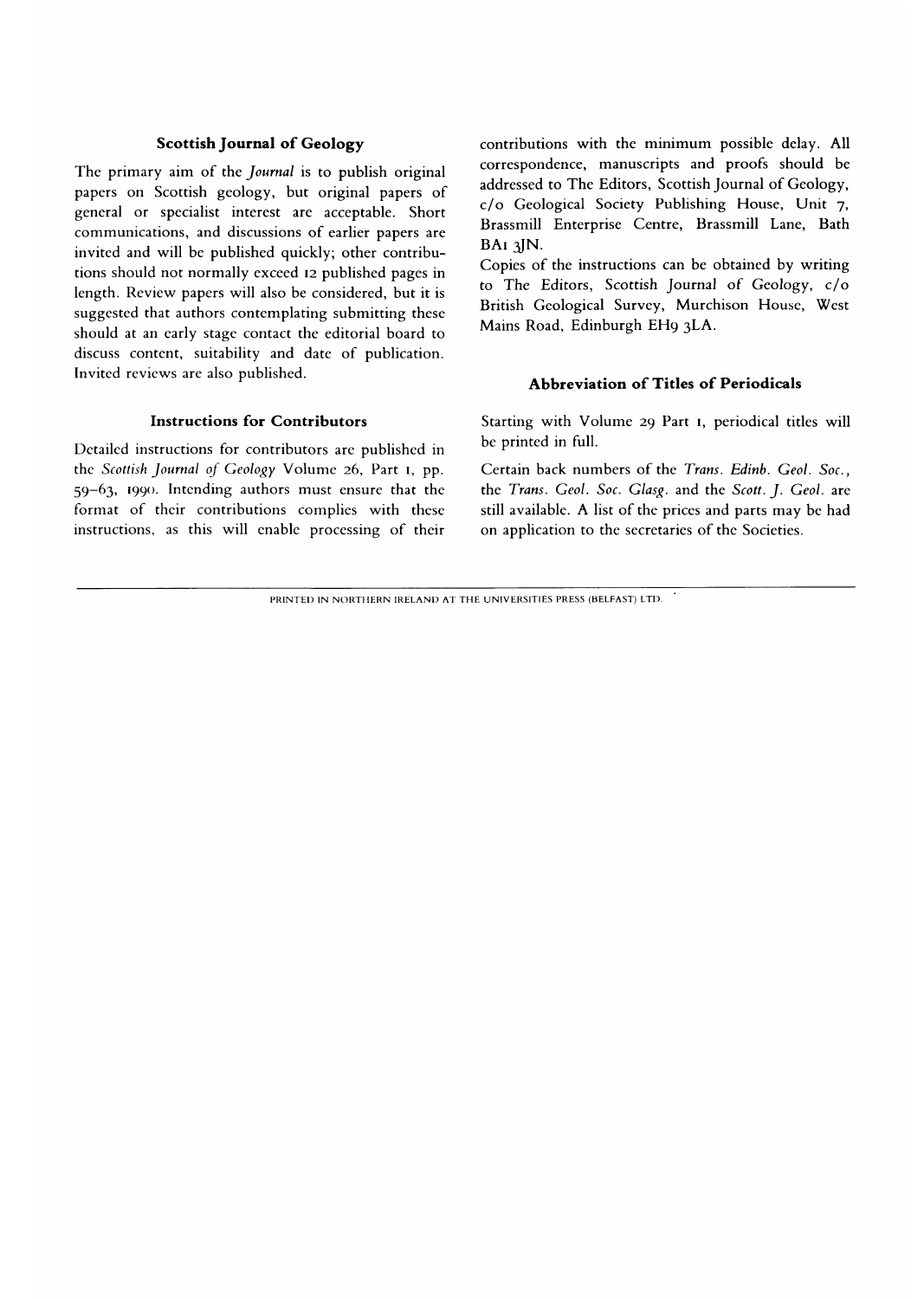# INDEX

# Volume 28, 1992

#### AUTHORS

BALLANTYNE, C. K. 77-80 BENNETT, MATTHEW, R. 80 CLARKSON, E. N. K. 3-17 DONNELLAN, N. C. B. 143-153 Donovan, S. K. 49–53, 123–126 FORTEY, R. A. 115-121 HASELOCK, P.J. 81-87 HIGHTON, A. J. 71-76. Hole, M. J. 55–69 KEY, R. M. 89-101 KIMHELL, G. S. 19-25 KUZUCUOGLU, C. 159-166 LANGRIDGE, A.J. 159-166 LE COEUR, C. 159-166 LESLIE, A. G. 81-87 MCINTOSH, R. P. 167-173 MCKIE, T. 49-53 MORRISON, M. A. 55–69 OWEN A. W. 3-17 PEARSON, P. N. 127-133 PHILLIPS, E. R. 89-101 READ, W. A. 135-142 RICE, C. M. 37-47 RIDING, J. B. 155-158 RODD, J. A. 27-35 STEWART, A. D. 27-35, 143-153 Stone, P. 19–25<br>Trewini N. H. 37–47  $W$ ADSWORTH  $\overline{W}$  1 103-114

#### SUBJECTS

allivalites, 103-114 amphibolite facies, 89-101 Appin Group, 89-101 Applccross Formation, 143—153 arkosc, 143-153 *Arthropleura,* 127-133 Aultbea Formation, 143-153

breccias, igneous, 103—114

Cairngarroch Fault, 19-25 Caledonian intrusives, 19-25 Cambrian fossils, 49-53 Carboniferous sedimentology, 135-142 trace fossils, 127-133 Cnoc Rhaonastil dolerite, 55-69 Coigach, 143-153 Craighead Inlier, 123-126 crinoid, Ordovician, 123-126 *Cybelopsis,* 115-121

 $\bar{z}$ 

debris flow, 77-80 deformation, Grampian orogeny, 81-87, 89-101 Devonian stratigraphy, 37-47 Diabeg Formation, 27-35 diagenesis, 27-35 differentiation, magmatic, 55-69 dinoflagellate cyst florules, 155-158 *Diplichnites cuithensis,* 127—133 Dryden Flags and Shales, 37-47 Durness Group, 115-121 dyke swarms, 55-69

echinoderms, 49-53, 123-126

Fife, 127-133 folding, Grampian orogeny, 81-87 fossils *see* echinoderms; palynofloras; trace fossils; trilobites Fucoid Beds, 49-53

geochemical studies, 27–35, 55–69, 143–153 glaciotectonic structures, 159-166 Gleann na Guiserein, 77-80 Grampian Group, 81-87, 89-101 Grampian orogeny, 81-87, 89-101

Highlands tectonostratigraphy, 71-76

igneous breccias, 103-114 intrusive events, 19-25, 55-69 Islay-Jura dyke swarm, 55-69 *Isoteloides,* 115-121

*Jeffersonia,* 115-121 Jurassic fossils, 155-158

Kilbucho, 3-17 Kincardine Basin, 135—142 Kirkcolm Formation, 3-17 Knoydart, 77-80

Lochaber Subgroup, 89-101 Long, Loch,  $103 - 114$ 

magnetic anomaly, 19-25 magnetic survey, ground, 81-87 *Meiourogonyaulax* spp. *M. caytonensis,* 155-158 *M. planoseptata,* 155-158 *Mendicodinium groenlandicum*, 155-158 metagabbros, 71-76 metamorphism, regional, 71-76, 89-101 Monadhliath, 81-87 myriapod, 127-133

Old Red Sandstone stratigraphy, 37-47